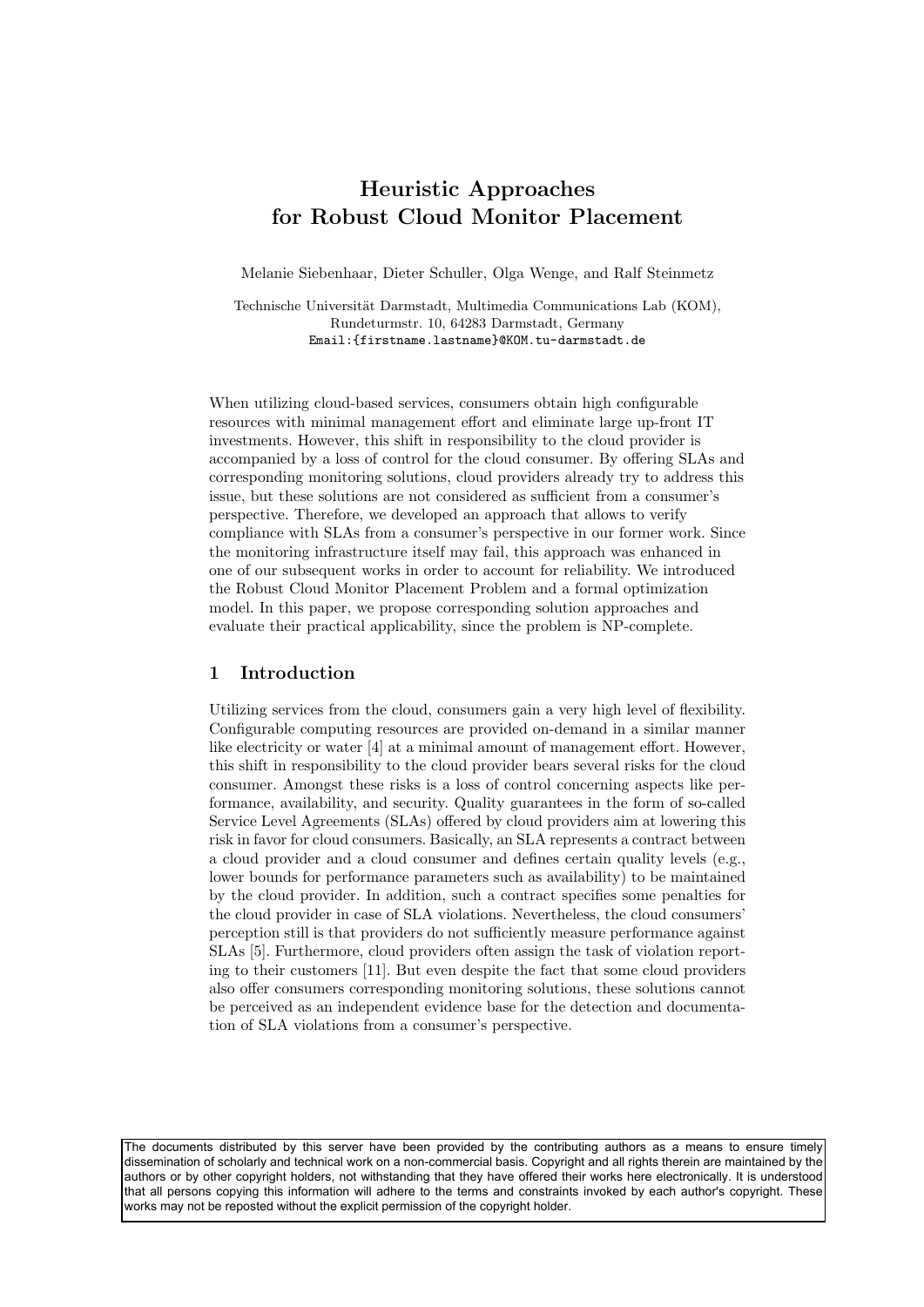Our previous works ([15], [14]) addressed this issue. We proposed a hybrid monitoring approach in order to provide reliable means to verify adherence with SLAs from a consumer's perspective. This approach focuses on the consumerside verification of availability of cloud applications and comprises the placement of monitoring units on provider and consumer side. Furthermore, we argue that not only the monitoring quality of such an approach has to be taken into account, but also the reliability of the monitoring infrastructure itself. This view was emphasized by our evaluation which revealed the sensitivity of our approach to network impairments. Therefore, we extended our approach and explored the placement of monitoring units with respect to current network reliability. As result, we introduced the Robust Cloud Monitor Placement Problem (RCMPP) as a new research problem along with a corresponding formal optimization model. Since the RCMPP is a nonlinear, multi-objective optimization problem, we further proposed transformations in order to turn the problem into a linear, singleobjective optimization problem and thus, laying the foundation to exactly solve the problem using off-the-shelf optimization algorithms.

In this paper, we investigate the applicability of such exact optimization algorithms and also propose new heuristic solution approaches. Due to the fact that the RCMPP is NP-complete, exact optimization algorithms are very likely to be inapplicable for real-world scenarios exhibiting large-scale data center infrastructures. Hence, we compare the computation time and solution quality of an exact, ILP-based approach against heuristic solution approaches in order to derive recommendations for their applicability in practice. Furthermore, we extend our approach to a broker-based scenario and propose the concept of Monitoring Level Agreements (MLAs). In doing so, our extended approach permits an advanced performance control for cloud consumers.

The remainder of this paper is structured as follows: Section 2 gives an overview of related work. Section 3 briefly describes our extended approach and gives an overview of our former work. In Section 4, we propose exact and heuristic solution approaches for the RCMPP and present a corresponding evaluation in Section 5. In Section 6, the paper closes with a summary and future work.

# 2 Related Work

Only a few approaches exist which consider a reliable placement of monitoring units. A distribution of sensor pods on each cloud node in order to enable tenants to monitor the connectivity between their allocated nodes is proposed by [12]. The authors in [2] follow a different approach and focus on relocatable VMs in the presence of up to k host failures. For this purpose, the authors propose different optimization algorithms in order to determine k independent paths from the monitoring nodes to all other nodes in the network. Concerning networks in general, [10] aim at minimizing the number of monitoring locations while taking a maximum of k node/edge failures into account. A related problem also exists in the field of Operations Research. The fault-tolerant facility location problem, first studied by [8], tries to connect each city with at least a certain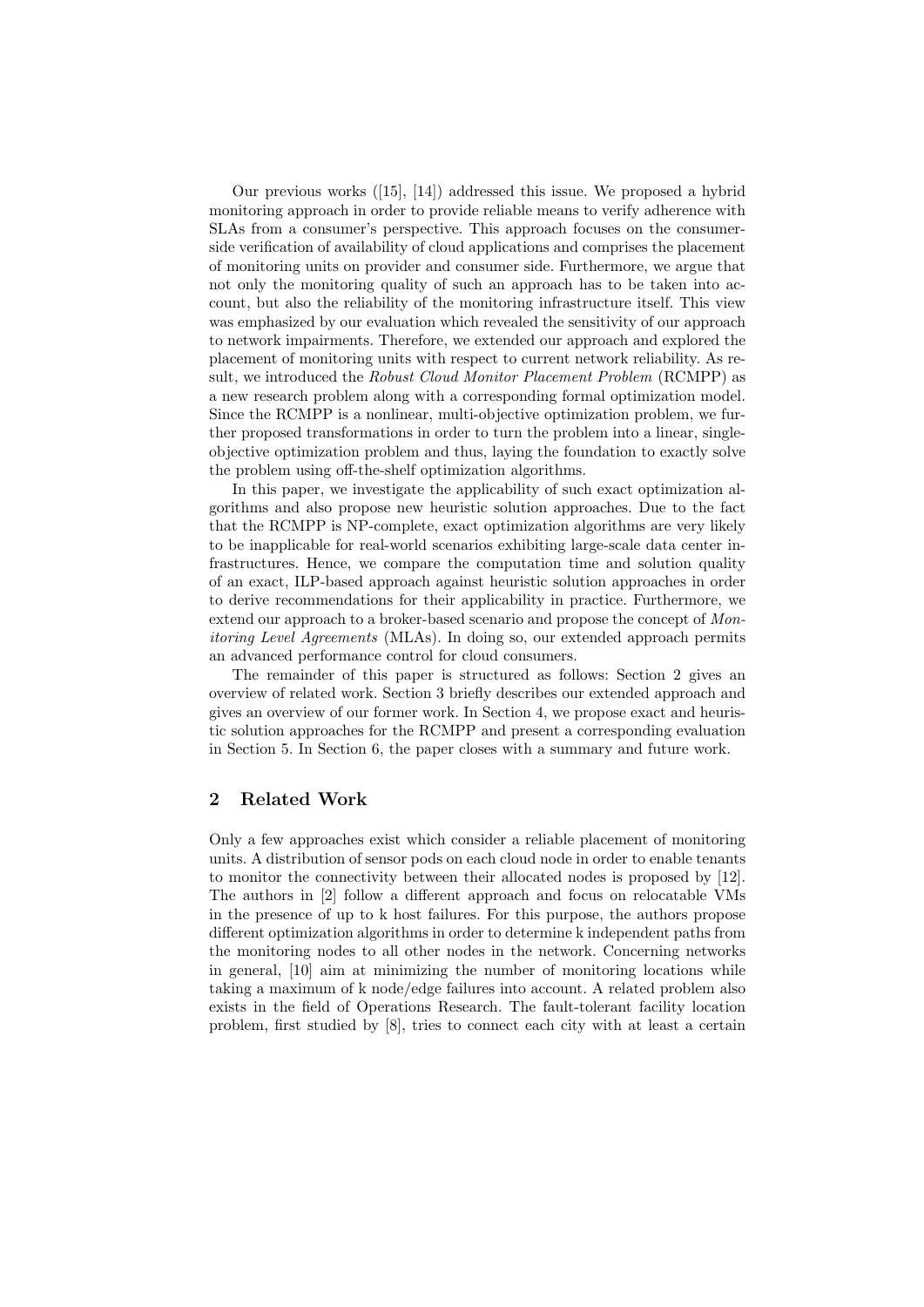number of distinct facilities in order to account for failures. However, none of the related approaches addresses robust monitor placement by jointly considering current network reliability, monitor redundancy, and resource as well as location constraints.

# 3 Performance Control for Cloud Consumers

In this section, we give an overview of our extended approach and align our former work as well as our new contributions in the context of a broker-based scenario. Our former work is briefly described in the next sections followed by a detailed description of our new contributions.

This paper focuses on a broker-based scenario that is based on a cloud market model. In such a cloud market, cloud consumers submit their functional and non-functional requirements for their desired cloud services to brokers, which constitute mediators between cloud consumers and providers [4]. The brokers are capable to determine the most suitable cloud providers by querying a service registry residing in the market. Furthermore, such a broker enables consumers to negotiate SLAs to be provided by the cloud provider. For this purpose, a broker acts on behalf of a cloud consumer and conducts SLA negotiations with cloud providers. Now, in order to be able to verify compliance with SLAs from a consumer's perspective later on, the broker can also act on behalf of consumers and apply our proposed monitoring approach during runtime. The advantage of a broker-based perspective for our approach is the exploitation of global knowledge. In case that SLA violations are detected, a broker is aware of the adherence to SLAs of other cloud providers and thus, is able to recommend alternative cloud providers. In addition, the monitoring information gained at runtime can be used to initiate SLA re-negotiations or to adapt the properties of the monitoring approach in order to improve monitoring quality or monitoring infrastructure reliability.

In the following, we focus on an enterprise cloud consumer utilizing a set of applications running in different data centers of a cloud provider. In order to verify the performance guarantees in the form of SLAs obtained from the cloud provider, the enterprise cloud consumer entrusts the broker which conducted the SLA negotiations before with the monitoring of the running cloud applications. As part of such a monitoring service order, we propose the definition of Monitoring Level Agreements (MLAs) specifying the properties of the monitoring tasks for each application (cf. Section 3.1 for details). The broker then applies our hybrid monitoring approach and places monitoring units for each cloud application on provider- as well as on broker-side. Besides the providerside monitoring, the broker-side monitoring permits an assessment of the status of a cloud application from a consumer's perspective. In order to obtain a robust monitor placement, the broker can select one of our proposed monitor placement algorithms according to our investigation in Section 4.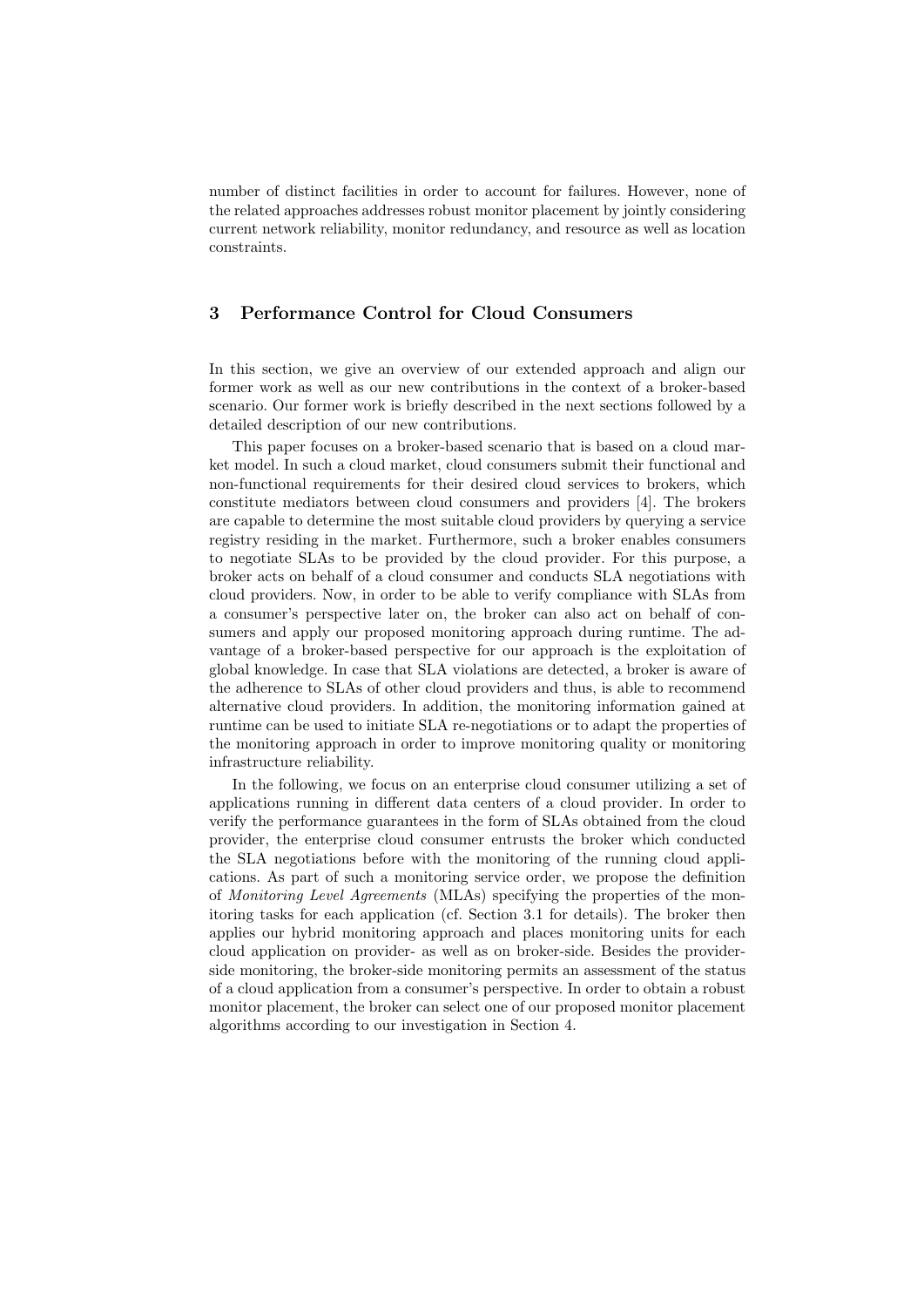#### 3.1 Hybrid Monitoring Approach and Monitoring Level Agreements

Our hybrid monitoring approach introduced in our former work in [15] focuses on verifying the availability of cloud applications from a consumer's perspective, since availability is one of the very few performance parameters contained in current cloud SLAs. Nevertheless, other performance parameters can be easily incorporated in our monitoring approach as well. In order to allow for an independent assessment of the status of a cloud application and visibility of the end-to-end performance of cloud applications, we proposed a hybrid monitoring approach with placements of monitoring units on provider and consumer side. The latter are now replaced by broker-side placements. Furthermore, such a hybrid approach permits to differentiate between downtimes caused by issues on broker and provider side and thus, enables a broker to filter downtimes that relate to cloud provider SLAs. In our hybrid monitoring approach, each monitoring unit observes predefined services of a cloud application as well as processes of the underlying VM. For each cloud application, the set of services to be invoked by a monitoring unit can be defined in advance. Same applies for the system processes to be observed on VM level. For this purpose, MLAs can specify the consumer's requirements concerning all the cloud applications to be monitored. Besides the services and processes, an amount of redundant monitoring units to be placed for each application can be defined. Higher numbers of redundant monitoring units are reasonable for business critical applications, since the probability that all redundant monitors fail decreases. We also follow this assumption in our monitor placement approach described in the next section.

# 3.2 Robust Cloud Monitor Placement

As already stated before, our approach must not only consider monitoring quality, but also has to account for downtimes of the monitoring infrastructure itself. Therefore, the monitoring units have to be placed by a broker in the data centers on provider- and broker-side in such a way that maximizes the robustness of the monitoring infrastructure. We introduced this problem, denoted as *Robust Cloud* Monitor Placement Problem (RCMPP), in our former work in [14]. The corresponding formal model is briefly described in the following. Table 1 shows the basic entities (upper part) and parameters (lower part) used in the formal model. Each instance of the RCMPP consists of a set  $S = \{1, ..., n\}$  of data center sites comprising the set  $S'' = \{1, ..., d\}$  of data center sites on broker side and the set  $S' = \{d+1, ..., n\}$  of data center sites on cloud provider side. On each data center site  $s \in S$  on provider and broker side, a set  $V_s = \{1, ..., i\}$  of VMs is running which constitute candidates for monitor placement. A set of cloud applications  $C_{s'v'} = \{1, ..., j\}$  to be monitored is running on each VM  $v' \in V_{s'}$  located on a data center site  $s' \in S'$  on provider side. A set of links  $L = \{l(sv \rightleftharpoons s'v')\}$ interconnects the VMs  $v \in V_s$  constituting placement candidates with the VMs  $v' \in V_{s'}$  of the cloud applications  $C_{s'v'}$ . Each cloud application  $c \in C_{s'v'}$  has certain requirements concerning the corresponding monitoring units. These requirements comprise a specific resource demand of  $rd_{s'v'cr} \in \mathbb{R}^+$  for a specific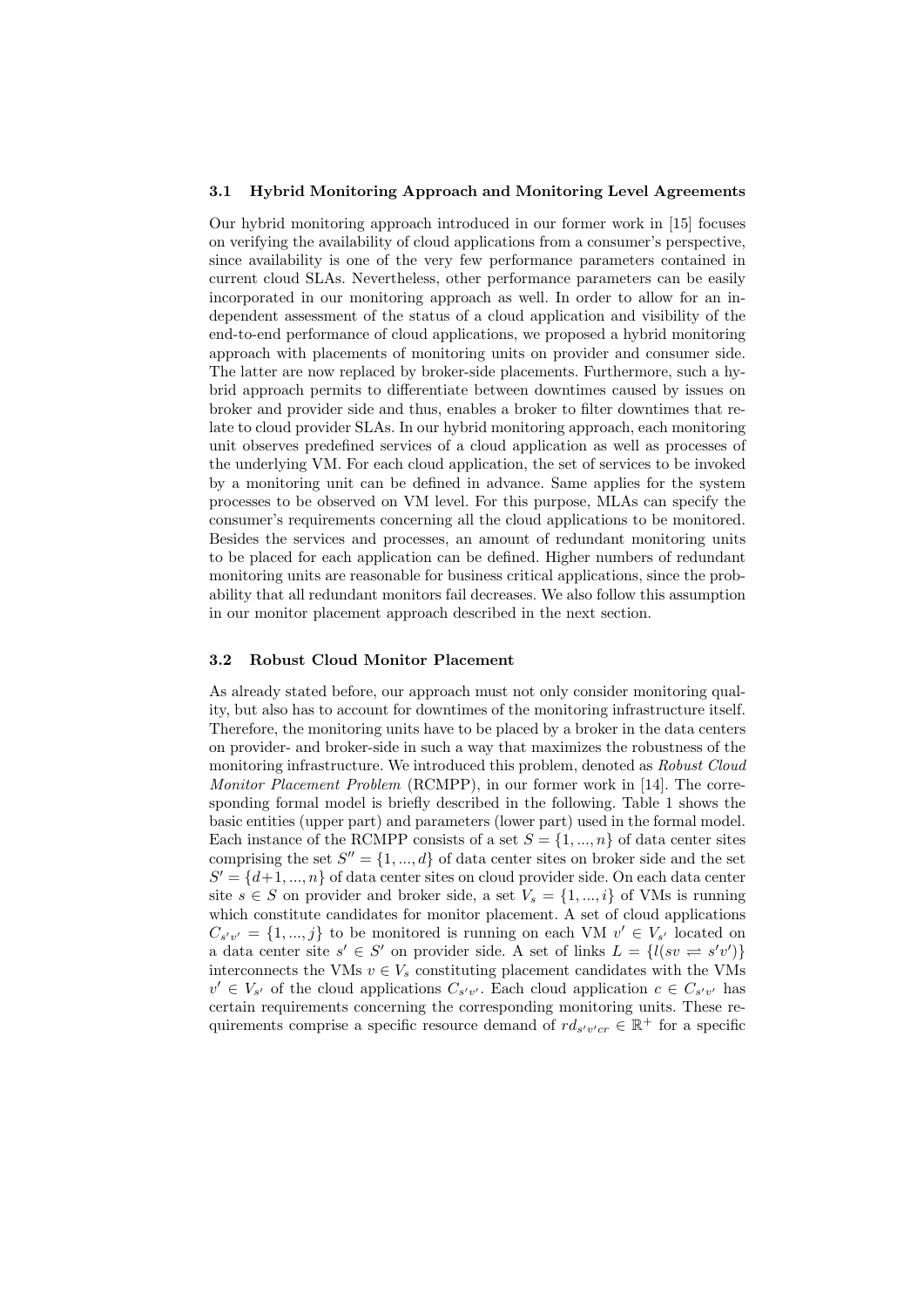Table 1. Used symbols in the formal model

| Symbol                                               | Description                                                                                   |  |  |  |
|------------------------------------------------------|-----------------------------------------------------------------------------------------------|--|--|--|
| $S = \{1, , n\}$                                     | set of n data center sites                                                                    |  |  |  |
| $S'' = \{1, , d\}$                                   | consumer sites, $S'' \subset S$                                                               |  |  |  |
| $S' = \{d+1, , n\}$                                  | provider sites, $S' \subset S$                                                                |  |  |  |
| $V_s = \{1, , i\}$                                   | VM candidates for monitor placement on site $s \in S$                                         |  |  |  |
| $C_{s'v'} = \{1, , j\}$                              | cloud applications to monitor on VM $v' \in V_{s'}$ , $s' \in S'$                             |  |  |  |
|                                                      | $L = \{l(sv \rightleftharpoons s'v')\}$ links interconnecting VM monitor candidates $V_s$ and |  |  |  |
|                                                      | VMs of applications $C_{s'v'}$                                                                |  |  |  |
| $R = \{1, , k\}$                                     | set of k considered VM resource types                                                         |  |  |  |
| $rd_{s'v'cr} \in \mathbb{R}^+$                       | resource demand for monitoring application $c \in C_{s'v'}$ for                               |  |  |  |
|                                                      | resource $r \in R$                                                                            |  |  |  |
| $rs_{\text{sur}} \in \mathbb{R}^+$                   | resource supply of VM $v \in V_s$ for resource $r \in R$                                      |  |  |  |
| $rf_{s',v'c} \in \mathbb{N}_{>1}$                    | redundancy factor for monitoring application $c \in C_{s'v'}$                                 |  |  |  |
| $p_{l(sv \rightleftharpoons s'v')} \in \mathbb{R}^+$ | observed reliability for each link $l \in L$                                                  |  |  |  |
| $p_{sv} \in \mathbb{R}^+$                            | observed reliability for each VM $v \in V_s$                                                  |  |  |  |

resource type  $r \in R = \{1, ..., k\}$  such as CPU power or memory, and a redundancy factor  $rf_{s'v'c} \in \mathbb{N}_{>1}$ , indicating that the cloud application c has to be monitored by  $rf_{s'v'c}$  different monitoring units. In order to account for the reliability of the monitoring infrastructure, it has to be noted that the broker is not aware of the underlying network topologies of the cloud provider and the Internet service provider. However, we assume that the broker is able to utilize traditional network measurement tools in order to estimate the end-to-end performance between any pair of VMs that are represented by a given link  $l \in L$ in order to determine the observed reliability  $p_{l(sv \rightleftharpoons s'v')} \in \mathbb{R}^+$  for a given link  $l \in L$ . Furthermore, we assume that the broker can also utilize such measurement tools in order to estimate the reliability  $p_{sv} \in \mathbb{R}^+$  of a given VM  $v \in V_s$ on a site  $s \in S$ . Finally, our model must also consider the respective resource supply of  $rs_{svr} \in \mathbb{R}^+$  each VM  $v \in V_s$  on a site  $s \in S$  is able to provide. The objective of the RCMPP now is to assign  $rf_{s'v'c}$  monitoring units for each cloud application to be monitored on broker and provider side, while maximizing the reliability of the whole monitoring infrastructure. Hereby, we express the reliability by the probability that at least one of the monitoring units for each cloud application is working properly. In doing so, the resource constraints of the VMs must not be exceeded and all monitoring units must be placed. Furthermore, we incorporate a set of placement restrictions for the monitoring units. First of all, no monitoring unit is allowed to be placed on the VM of the cloud application to be monitored and second, one monitoring unit must be placed on broker and provider side, respectively. Both restrictions directly follow from our hybrid monitoring approach. Third, for reasons of fault-tolerance, each monitoring unit to be placed for a single application must be placed on a different site.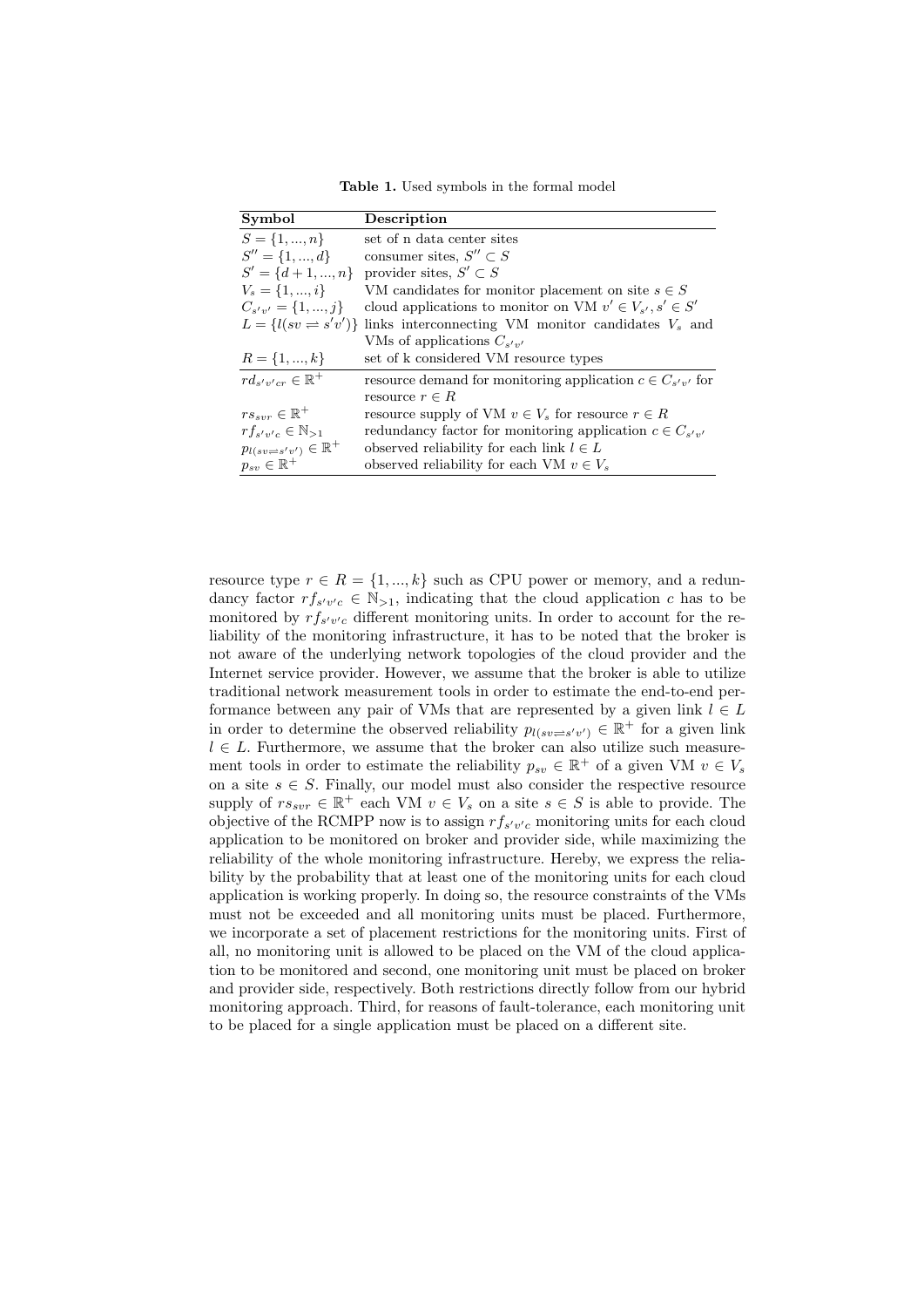#### 3.3 Formal Model

The corresponding optimization model for the RCMPP is depicted in Model 1 and serves as a starting point for the development of solution algorithms. The RCMPP constitutes a multi-objective optimization problem, since we want to maximize the reliability of the monitoring units for each cloud application, simultaneously (cf. Equation 1). Each of these potentially conflicting objective functions expresses the probability  $p_{s'v'c}^{mon}(x)$ , that at least one monitoring unit

|  |  | Model 1 Robust Cloud Monitor Placement Problem |  |  |
|--|--|------------------------------------------------|--|--|
|  |  |                                                |  |  |

$$
Maximize \quad \{p_{s'v'c}^{mon}(x)|s' \in S', v' \in V_{s'}, c \in C_{s'v'}\}
$$
\n
$$
(1)
$$

$$
p_{s'v'c}^{mon}(x) = 1 - \prod_{s \in S, v \in V_s} (q_{svs'v'}^{path})^{x_{svs'v'c}}
$$
 (2)

$$
q_{svs'v'}^{path} = [(1 - p_{sv}) + (1 - p_{l(sv \Rightarrow s'v')})
$$
  
-(1 - p\_{sv}) (1 - p\_{l(sv \Rightarrow s'v')})] (3)

subject to

$$
\sum_{s \in S, v \in V_s} x_{svs'v'c} = r f_{s'v'c}
$$
 (4)

$$
\forall s' \in S', v' \in V_{s'}, c \in C_{s'v'}, rf_{s'v'c} \geq 2
$$

$$
\sum_{s' \in S', v' \in V_{s'}, c \in C_{s'v'}} r d_{s'v'cr} x_{svs'v'c} \le rs_{svr}
$$
\n
$$
(5)
$$

 $\forall s \in S, v \in V_s, r \in R$ 

$$
\sum_{v \in V_s} x_{svs'v'c} \le 1\tag{6}
$$

 $\forall s \in S, s' \in S', v' \in V_{s'}, c \in C_{s'v'}$ 

$$
\sum_{s \in S, v \in V_s} x_{svs'v'c} \ge 1\tag{7}
$$

 $\forall s' \in S', v' \in V_{s'}, c \in C_{s'v'}, s = \{d+1, ..., n\}$ 

$$
\sum_{s \in S, v \in V_s} x_{svs'v'c} \ge 1\tag{8}
$$

$$
\forall s' \in S', v' \in V_{s'}, c \in C_{s'v'}, s = \{1, ..., d\}
$$

$$
x_{svs'v'c} = 0
$$
  
\n
$$
\forall c \in C_{s'v'}, \ s = s' \ and \ v = v'
$$
\n(9)

$$
x_{svs'v'c} \in \{0, 1\}
$$
  
\n
$$
\forall s \in S, v \in V_s, s' \in S', v' \in V_{s'}, c \in C_{s'v'}
$$
\n(10)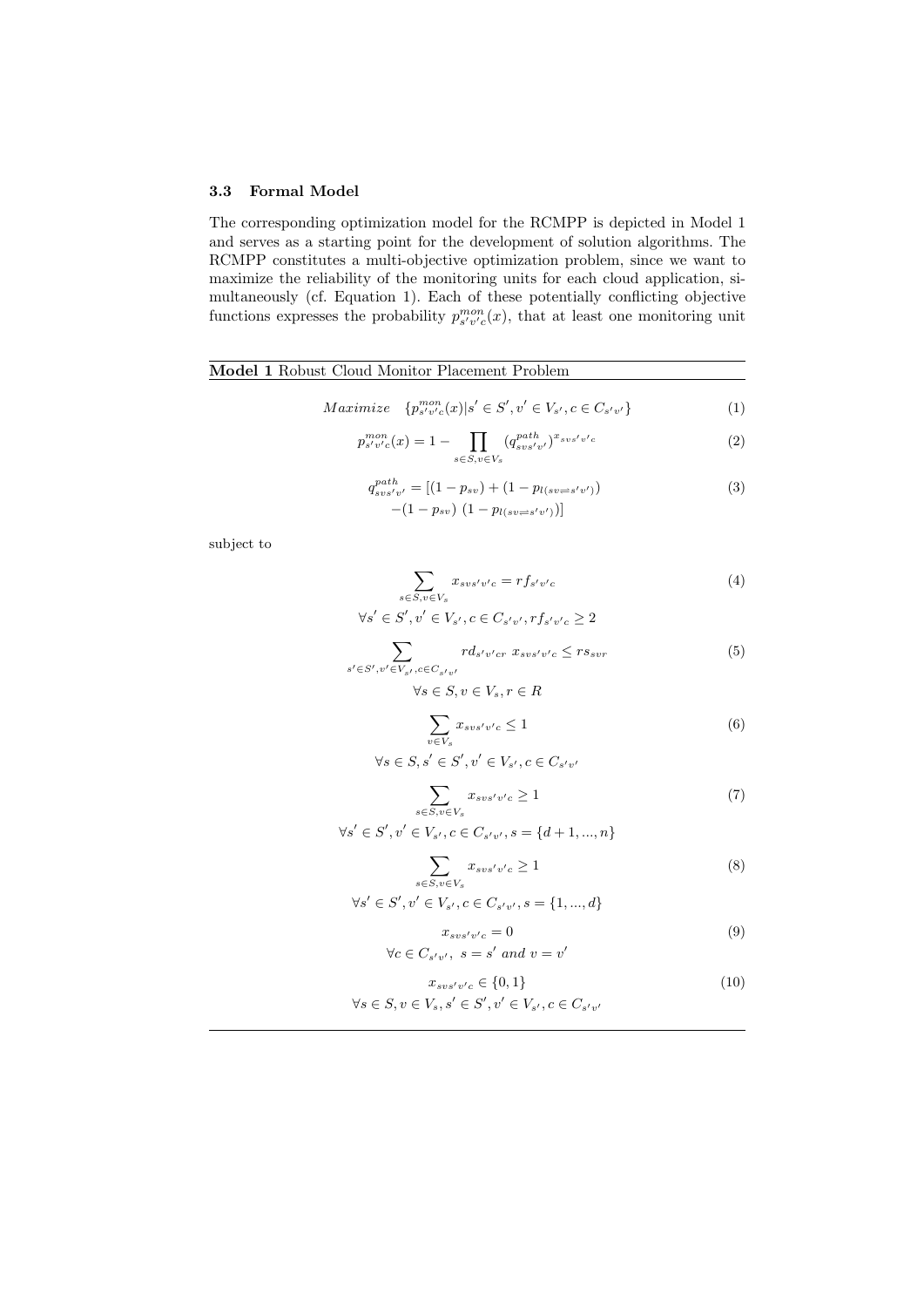for the respective application does not fail. Equation 2 represents this probability by 1 minus the probability that all monitors for a specific cloud application  $c \in C_{s'v'}$  fail. Equation 3 determines the probability to fail  $(q_{sss'v'}^{path})$  for a given monitoring unit of a specific cloud application  $c \in C_{s'v'}$ . Hereby, the reliability of the VM  $v \in V_s$  where the monitoring unit is placed as well as the reliability of the link between this VM and the VM where the cloud application is running on are considered. Equation 10 defines a set  $x_{svs'v'c}$  of binary decision variables indicating whether a monitoring unit for a cloud application  $c \in C_{s'v'}$  running on VM  $v' \in V_{s'}$  on site  $s' \in S'$  is placed on VM  $v \in V_s$  running on site  $s \in S$ . The vector x in Equation 1 represents all decision variables  $x_{svs'v'c}$ . In order to ensure that  $rf_{s'v'c}$  redundant monitoring units monitor the corresponding cloud application, Equation 4 has been added to the model. Equations 7 and 8 account for the hybrid monitoring approach and specify that at least one monitoring unit has to be placed on broker and provider side, respectively. Equation 5 prevents the exceeding of the resource supplies of each VM  $v \in V_s$  and Equation 6 ensures that each monitoring unit for a given application  $c \in C_{s'v'}$  is placed on a different data center site. Last, but not least, a monitoring unit is not allowed to be placed on the VM where the corresponding application is running (cf. Equation 9).

The RCMPP is a multi-objective optimization problem, hence, no unique solution can be obtained. Furthermore, as can be seen from Equation 2 in Model 1, it also constitutes a nonlinear problem. Although approaches exist for solving multi-objective optimization problems, these approaches only yield pareto-optimal solutions and typically require some kind of preference structure concerning the set of solutions as input. Since defining a preference structure, e.g., in the form of a lexicographic preference order with regard to all applications to be monitored, is very exhausting on a large data center scale, we aim for a solution approach focusing on a single-objective.

# 4 Exact and Heuristic Solution Approaches

This section describes an exact ILP-based solution approach as well as two heuristics in order to solve the RCMPP. The heuristic algorithms are partly inspired from existing solution approaches (e.g., [6], [9]) for the related generalized assignment problem and its bottleneck version. A direct application of existing heuristics is not feasible, since no full mapping exists from the RCMPP to an existing optimization problem. Furthermore, since the RCMPP is NPcomplete, ILP-based algorithms will also not be able to find solutions for largescale problems. Therefore, the development of new heuristics is required. Our heuristics consist of an opening procedure (Greedy), which aims to find a first feasible solution, and an improvement procedure (TSearch) aiming to improve an initial solution. Hence, we obtain two different heuristics in total: Greedy and Greedy+TSearch (denoted as GTSearch).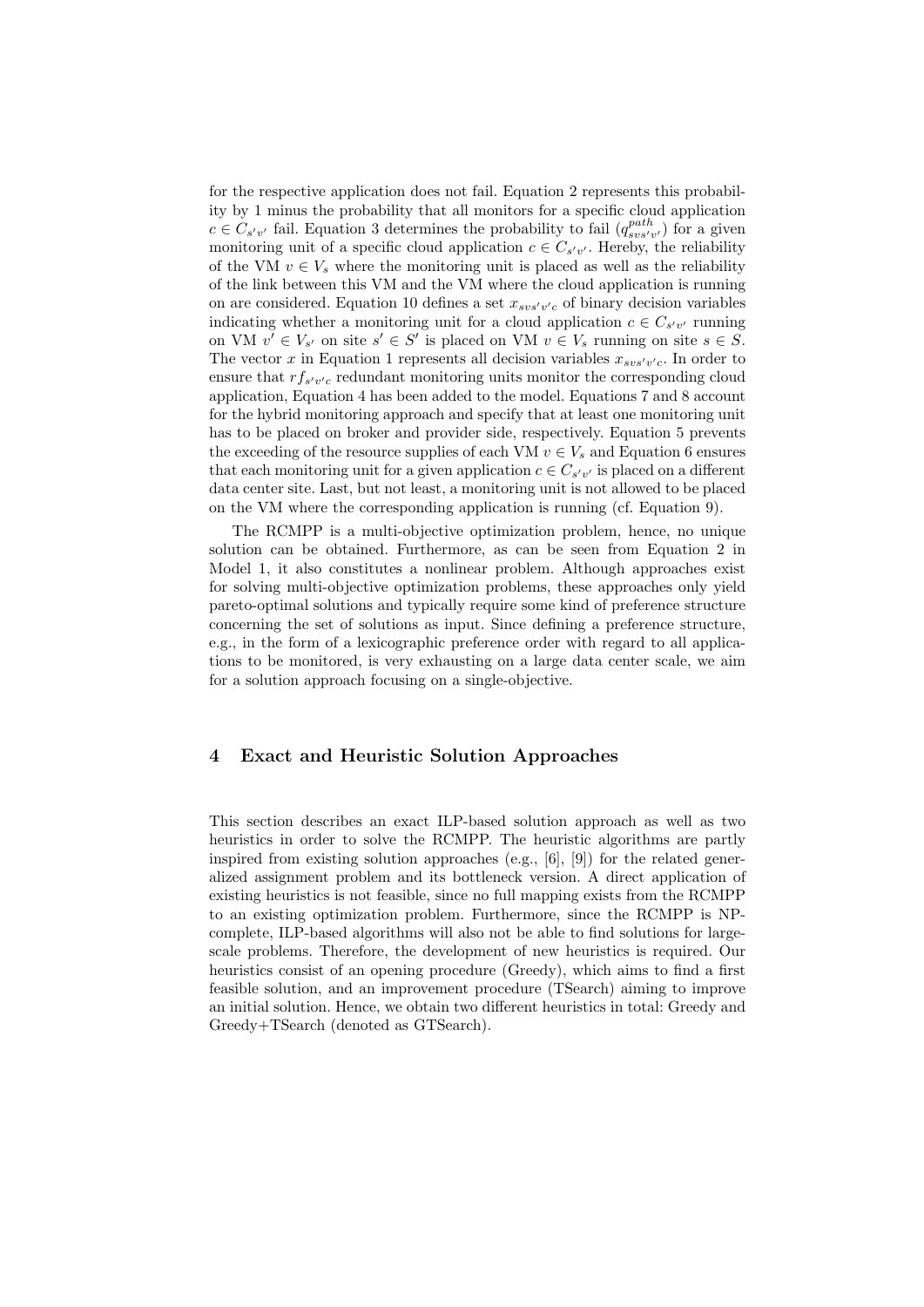$$
Minimize \t z \t(11)
$$

subject to

$$
q_{s'v'c}^{log}(x) \le z
$$
  
\n
$$
\forall s' \in S', v' \in V_{s'}, c \in C_{s'v'}, z \in \mathbb{R}
$$
\n
$$
(12)
$$

$$
q_{s'v'c}^{log}(x) = \sum_{s \in S, v \in V_s} x_{svs'v'c} \log(q_{svs'v'}^{path})
$$
\n(13)

$$
q_{svs'v'}^{path} = [(1 - p_{sv}) + (1 - p_{l(sv \rightleftharpoons s'v')})
$$
\n(14)

$$
-(1-p_{sv})\left(1-p_{l(sv\Rightarrow s'v')}\right)
$$

$$
q_{svs'v'}^{path} > 0 \,\forall s \in S, v \in V_s, s' \in S', v' \in V_{s'}
$$
\n
$$
(15)
$$

#### 4.1 Integer Linear Programming (ILP)-based Approach

In order to turn the RCMPP into a linear, single-objective optimization problem, we proposed a set of transformations in our former work in [14]. The transformations are briefly summarized in the following.

First of all, the maximization problem is turned into a minimization problem. This can be achieved by considering the complementary objectives of the former Model 1, i.e., the probability  $q_{s'v'c}^{mon}(x)$  that all monitors fail for each cloud application. The first step enables a subsequent linearization of the problem by taking the logarithm of both sides (this approach is also followed by [1]). Our last step is based on a worst-case analysis, where we aim to minimize the worst possible outcome. For this purpose, we apply a so-called minimax strategy [7], which turns the initial set of objective functions into a single objective function that aims to minimize the maximum probability of all  $q_{s'v'c}^{mon}(x)$ . In doing so, a new decision variable  $z \in \mathbb{R}$  expressing this maximum value is introduced. In addition,  $|C_{s'v'}|$  new constraints  $\forall s' \in S', v' \in V_{s'}$  are added to the constraints of our former Model 1. The resulting linear, single-objective optimization problem is depicted in Model 2. Please note, that the initial constraints have been neglected due to lack of space. Furthermore, we assume  $q_{sss'v'}^{path} > 0$ , since no system is without failure. The resulting problem represents a mixed-integer linear programming problem that can be solved exactly using off-the-shelf algorithms such as branch-and-bound [6].

#### 4.2 Greedy Algorithm

Algorithm 3 describes our opening procedure. This algorithm is inspired by the steepest ascent approach (cf. [6]), which is typically applied in local search procedures. However, although local search algorithms belong to the group of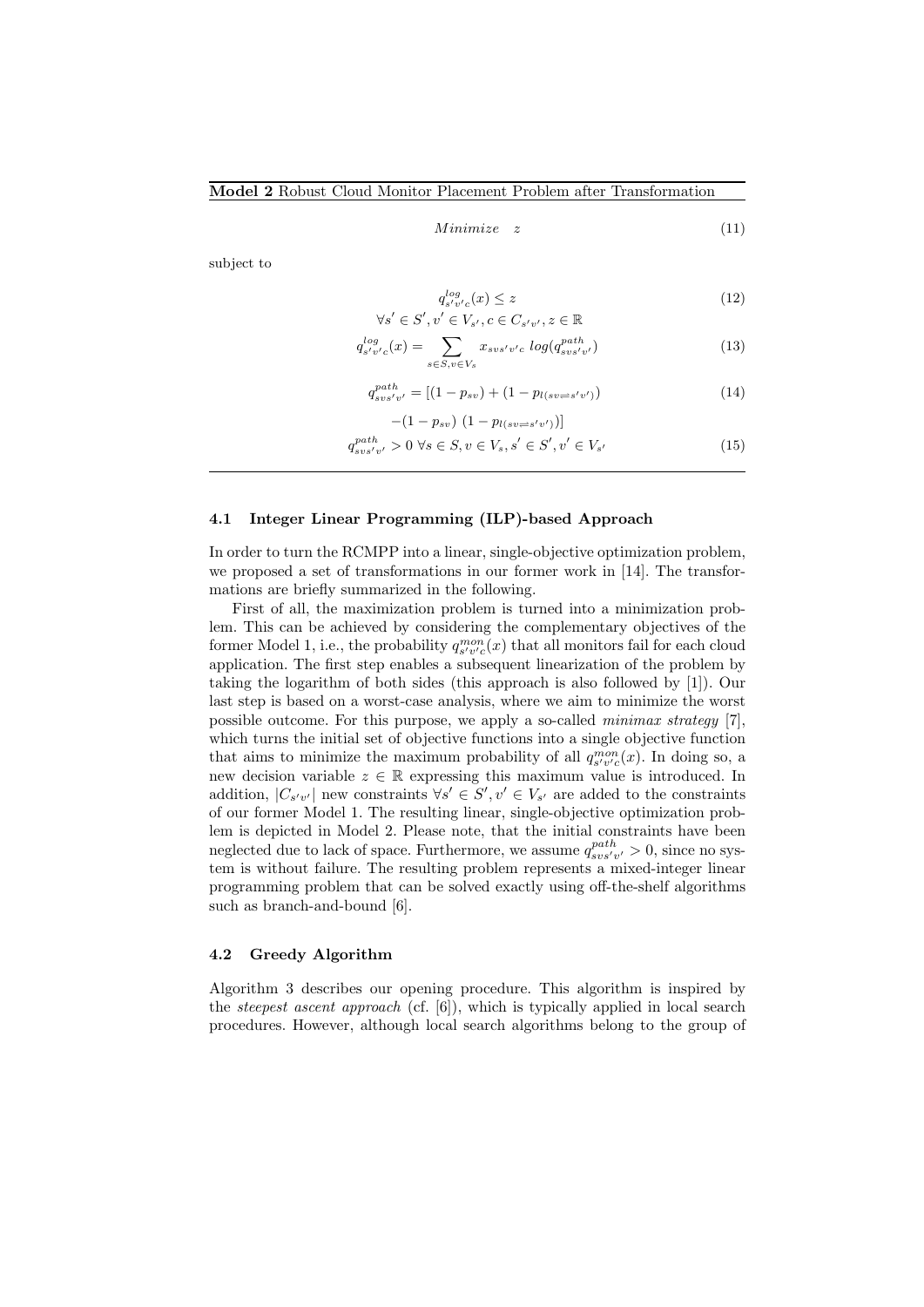Algorithm 3 Greedy Heuristic

input: connections C, vm capacities V, application monitor requirements R output: monitor placements P 1: procedure  $\text{GREEDY}(C, V, R)$ 2:  $P \leftarrow \{\}$ 3:  $SORTDESCREL(C)$ 4: for all  $c \in C$  do 5:  $app \leftarrow app(c)$ 6:  $sourcevm \leftarrow source(c)$ 7:  $targetvm \leftarrow target(c)$ 8: if  $app \in R$  then 9:  $violation \leftarrow$  CHECKCONSTRAINTS(app, sourcevm, targetvm,  $V, R, P$ ) 10: **if**  $violation \neq TRUE$  then 11:  $P = P \cup \{c\}$ 12:  $\text{UPDATE}(app, sourcevm, targetvm, V, R)$ 13: end if 14:  $n \leftarrow \text{remunits}(\text{app}, R)$ 15: if  $n = 0$  then 16:  $R \leftarrow R / \{app\}$ 17: end if 18: end if 19: end for 20:  $l \leftarrow size(R)$ 21: if  $l > 0$  then 22:  $P \leftarrow NULL$   $\triangleright$  no feasible solution could be found 23: end if 24: return  $P$ 25: end procedure

improvement procedures, the idea behind our Greedy algorithm is very similar. In each step, the Greedy algorithm tries to improve the partial solution obtained so far to a maximum extent. For this purpose, the set of connections between each VM (sourcevm) where a cloud application (app) to be monitored is running and each VM (targetvm) constituting a candidate for monitor placement is sorted according to decreasing reliability values (line 3). Afterwards, we explore the connections in descending order (line 4). In each step, if all redundant monitoring units for each application have not been placed so far (line 8), we examine, whether we can place a monitoring unit on the targetvm of the current connection. For this purpose, we check, whether any constraints of the RCMPP are violated when the placement is realized. In case that no violation is detected (line 10), we can add the current connection to the result set of final placements (line 11) and update the auxiliary data structures (line 12). If all redundant monitoring units have been placed for a given application, this application is removed from the set R of monitor requirements (line 16). The Greedy algorithm continues to explore further connections until all monitoring units have been placed for each application (line 21).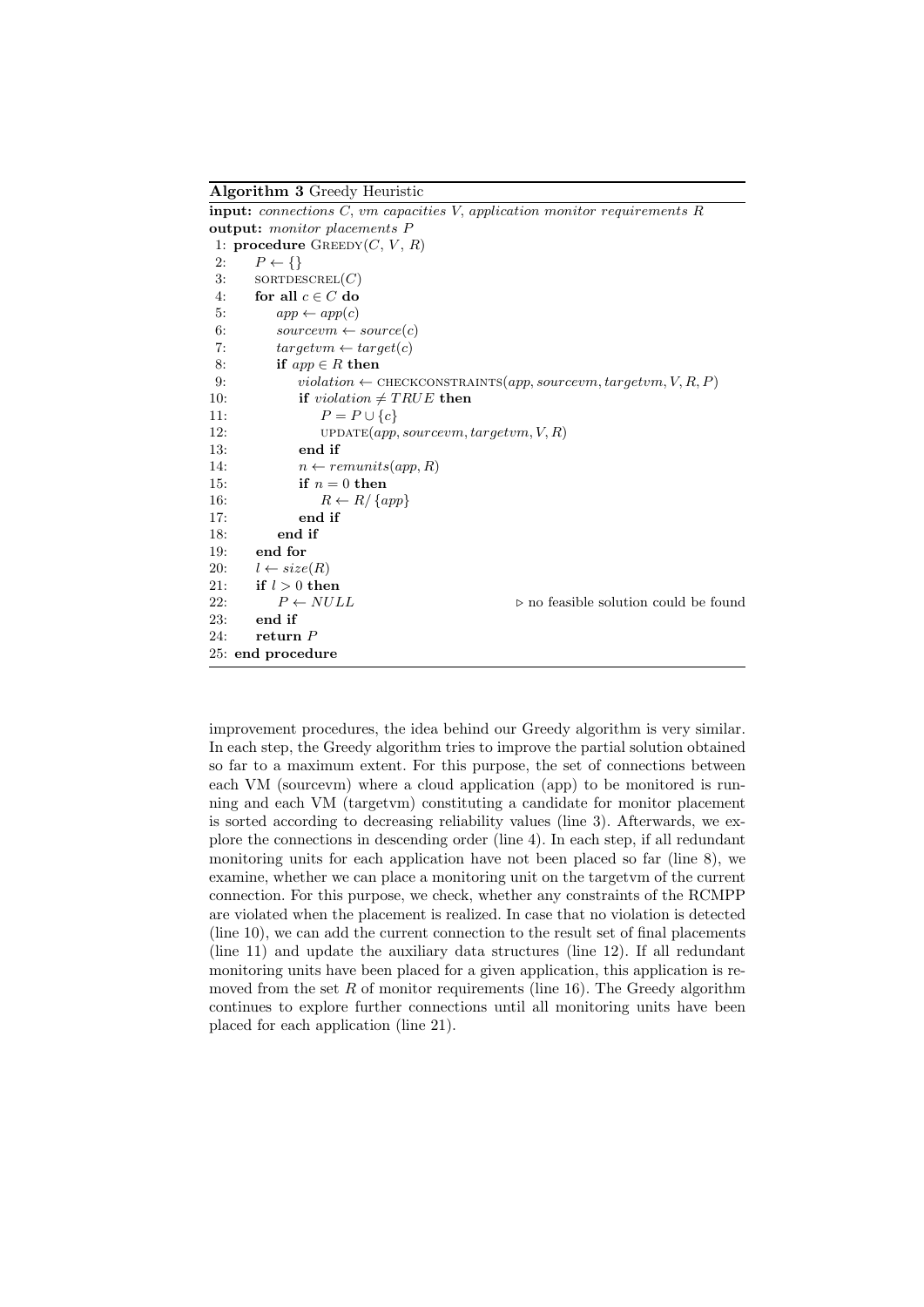#### Algorithm 4 Tabu Search Algorithm

input: initial solution S, iteration limit max, connections C, vm capacities V, application monitor requirements R output: monitor placements P 1: procedure  $TSEARCH(S, C, V, R)$ 2:  $T \leftarrow \{\}, mp \leftarrow FALSE, r \leftarrow 1$ 3: bestobjval  $\leftarrow$  COMPOBJVAL $(S, C)$ 4: while  $r \leq max$  do 5:  $\text{UPDATE}(T)$ 6: if  $mp = TRUE$  then 7:  $i \leftarrow 0$ 8: else 9:  $i \leftarrow i + 1$ 10: end if 11: if  $i < size(R)$  then 12:  $b \leftarrow$  bottleneckapp $(i, S, C)$ 13: else 14: **return** P  $\triangleright$  no improvement can be found anymore 15: end if 16:  $AM \leftarrow \{\}$ 17:  $PM \leftarrow \text{PLACEDMONITORS}(b)$ 18: for all  $pm \in PM$  do 19:  $NB_{SWAP} \leftarrow \text{SWAPNEIGHBOURHOOD}(pm)$ 20:  $NB_{SHIFT} \leftarrow$  SHIFTNEIGHBOURHOOD $(pm)$ <br>
21:  $N \leftarrow NB_{SWAP} \cup NB_{SHIFT}$ 21:  $N \leftarrow NB_{SWAP} \cup NB_{SHIFT}$ <br>22:  $AM \leftarrow \text{ADMISSIBLEMOVES}(p)$  $AM \leftarrow$  ADMISSIBLEMOVES $(pm, N, V, R, P)$ 23: end for 24:  $SORTDESCOBJVAL}(AM)$ 25: for all  $am \in AM$  do 26: if  $(am \notin T)or(objval(am) > bestobjval)$  then 27:  $\text{DOMOVE}(am)$ 28:  $T \leftarrow T \cup \{am\}$ 29: **if**  $(objval(am) > bestobjval)$  then 30: bestobjval ← objval(am) 31: end if 32:  $mp \leftarrow TRUE$ 33: break 34: end if 35: end for 36:  $r \leftarrow r + 1$ 37: end while 38: return P 39: end procedure

#### 4.3 Tabu Search Algorithm

Our tabu search algorithm is depicted in Algorithm 4 and is inspired by the work from Karsu and Azizoglu [9], who proposed a tabu search-based algorithm for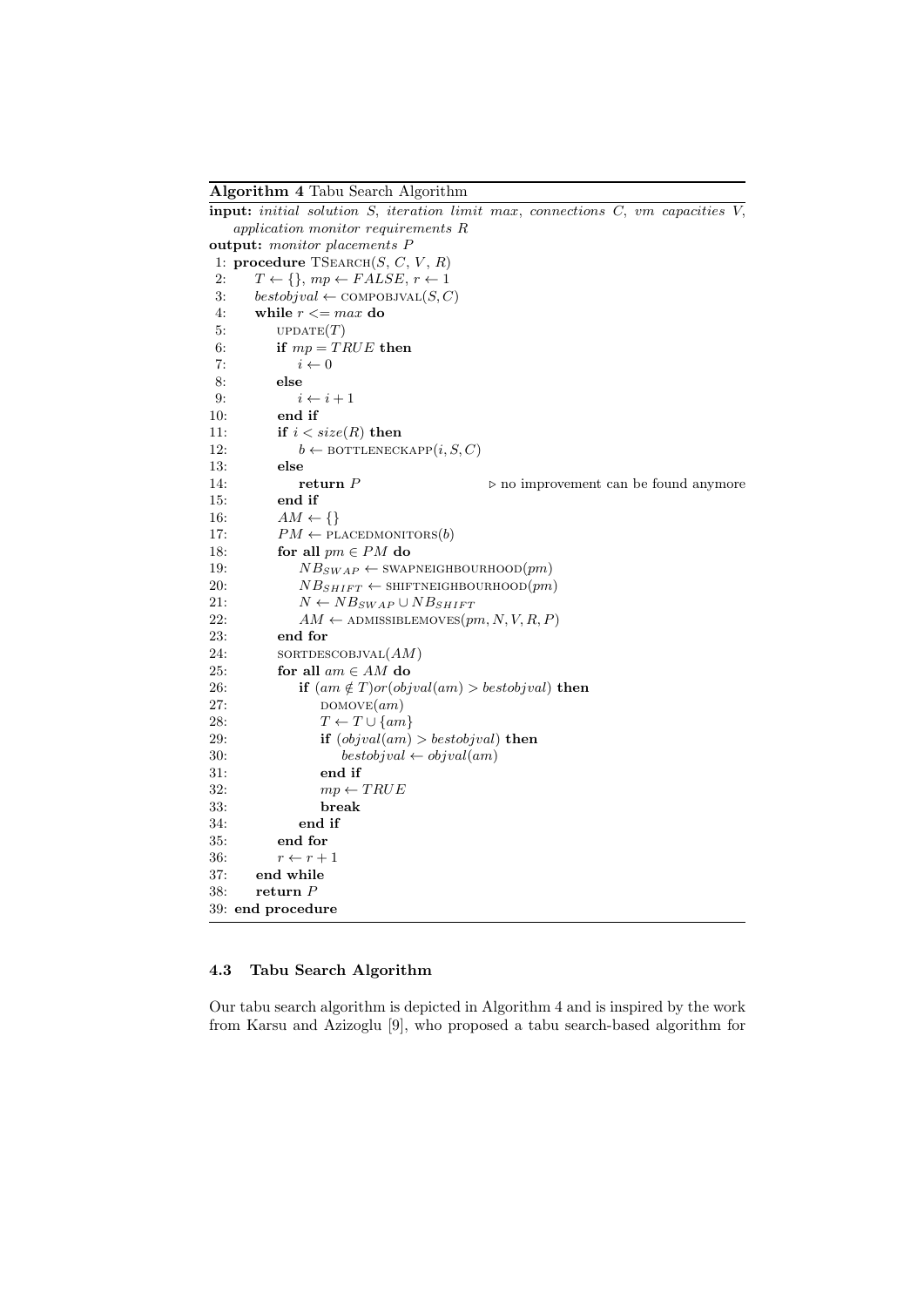the multi-resource agent bottleneck generalised assignment problem. However, the problem they consider deals with workload balancing over a set of agents over multiple periods.

The TSearch algorithm constitutes an improvement procedure, hence, requires an initial solution  $S$  as starting point. Our Greedy algorithm can be applied for this purpose. The TSearch algorithm then tries to improve the initial solution over a number of iterations until a predefined number of iterations is reached (line 4). In each iteration, the TSearch algorithm determines a so-called neighbourhood based on the current solution. Basically, a neighbourhood of a given solution is a set of solutions that can be obtained by performing so-called moves. Thereby, a move typically consists of dropping and adding one or more parts (monitor placements in this case) of the current solution. In the TSearch algorithm, we make use of a combined shift and swap neighbourhood (lines 20 and 19). That is, each move either constitutes in shifting a monitoring unit to a different VM or two monitoring units swapping places. For the determination of the neighbourhoods, the TSearch algorithm starts from the cloud application exhibiting the worst total reliability for its monitoring units placed (line 12) and thus, having a pivotal role for the calculation of the lower bound  $z$  in our optimization model. We denote this cloud application as bottleneck application. However, in case that no shift or swap of at least one of the monitoring units of the bottleneck application is feasible during an iteration, we select the cloud application with the second worst total reliability for its monitoring units placed in the next iteration (line 9). At the end of each iteration, we determine the set of admissible moves with respect to the constraints of the RCMPP among the solutions in the neighbourhood (line 22). From the set of admissible moves, we then either select the move with the highest improvement or lowest decrease with respect to the objective value of the current solution. For this purpose, the list of admissible moves is sorted in decreasing order of objective values (line 24). This is a typical approach when following a tabu search-based procedure. Also a decrease is accepted in order to obtain a different solution, so that the algorithm does not get stuck in a local optimum. However, in order to prevent that the algorithm is running in circles, a global tabu list is maintained (line 2) that forbids the last moves to be performed again for a predefined number of subsequent iterations. Only in case that a move that is currently part of the tabu list would yield a better solution than the current best solution found so far, this move is performed despite being part of the tabu list (line 26).

# 5 Performance Evaluation

We have implemented our solution approaches in Java and conducted an evaluation in order to assess their applicability for real-world scenarios. For the implementation and evaluation of the ILP-based approach, we used the JavaILP framework<sup>1</sup> and the commercial solver framework IBM ILOG CPLEX<sup>2</sup>.

<sup>1</sup> http://javailp.sourceforge.net/

<sup>2</sup> http://www.ibm.com/software/integration/optimization/cplex-optimizer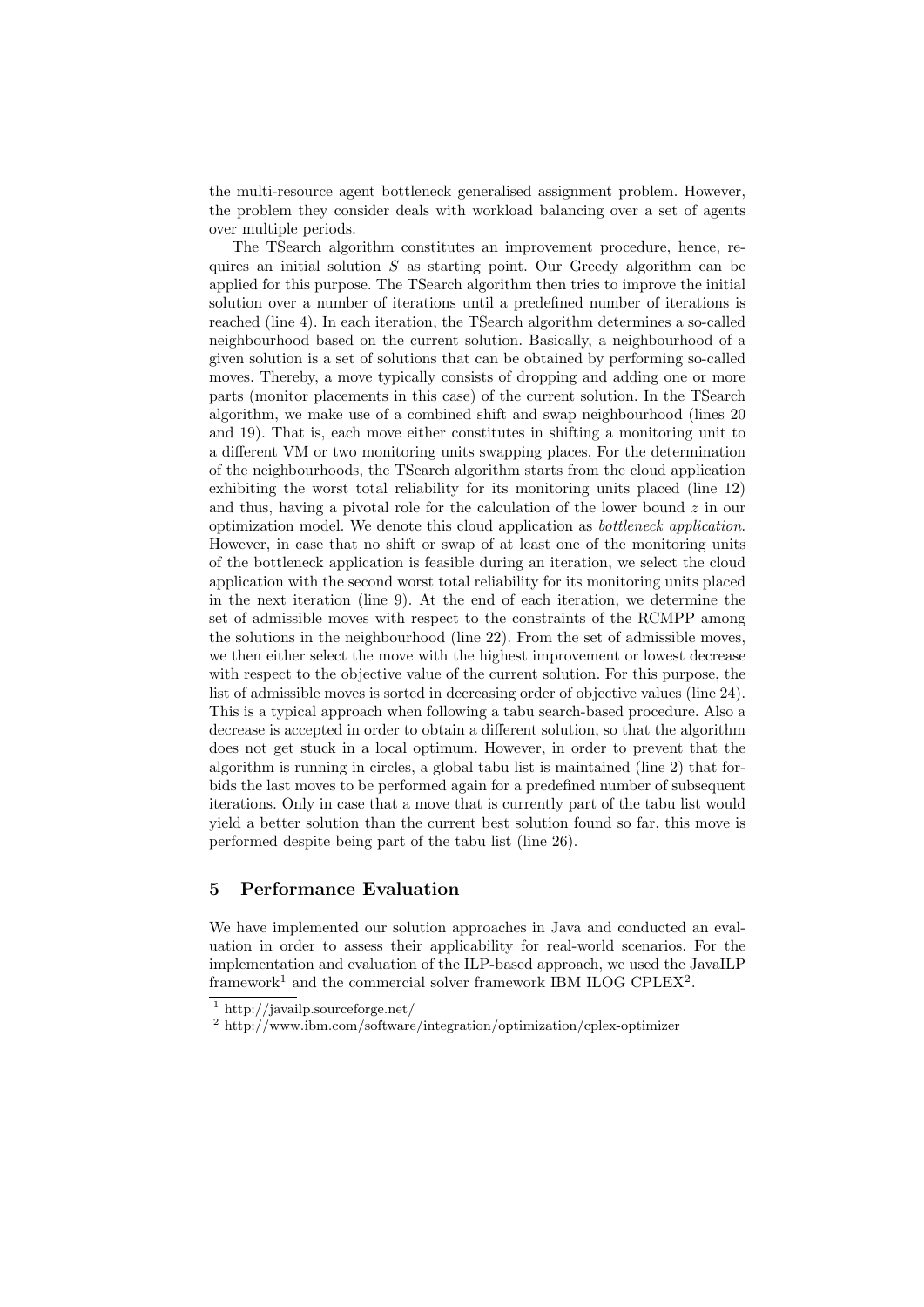Table 2. Independent variables and values used in the evaluation

| Independent Variable    | <b>Symbol and Values</b>                  |
|-------------------------|-------------------------------------------|
| Number of sites:        | $ S' ,  S''  \in \{2, \underline{3}, 4\}$ |
| Number of VMs:          | $ V_s  \in \{4, 5, 6, 7, 8\}$             |
| Number of applications: | $ C_{s'v'}  \in \{1,2,3\}$                |
| Redundancy factor:      | $rf_{s'v'c} \in \{2, \underline{3}, 4\}$  |

## 5.1 Evaluation Methodology

In order to assess the practical applicability of our approaches, we examine the two dependent variables computation time and solution quality. Solution quality is expressed by the objective value achieved by a solution approach being transformed into the corresponding downtime in seconds on a yearly basis. Furthermore, we consider four independent variables, namely, the total number of data center sites on broker and provider side, the number of VMs on each site, the number of cloud applications concurrently running on each VM, and the redundancy factor for the placement of the monitoring units. As evaluation methodology, we follow a fractional factorial design [3]. That is, at each point in time, we only vary one independent variable while keeping the other independent variables fixed. Hence, the impact of each independent variable on the two dependent variables is measured separately. In total, the evaluation consists of 14 test cases depicted in Table 2, each comprising 100 randomly generated problems. For the generation of the problems, we incorporate realistic data including VM capacities and availability guarantees from the specifications of Amazons  $EC2$  VM offers<sup>3</sup>, as well as packet loss statistics from the PingER project<sup>4</sup> to model link reliability. In addition, we consider only one resource type, CPU, since our early experiments have shown that CPU is the primary determinant for placing the monitoring units. Furthermore, we choose each application out of three application types, each exhibiting different CPU requirements for the monitoring units to be placed. We also obtained the CPU requirements from our early experiments. Synthetic VM workloads based on the work by [13] are used to determine the remaining VM resource supplies. Each problem was solved using our three solution approaches. In addition, we added a random solution approach, which conducts a random placement of the monitoring units, while only considering adherence with all constraints. For the solution of each problem and each optimization approach, we set a timeout of 5 minutes, which can be perceived as a realistic value in the context of our broker-based scenario and on-demand cloud service provisioning. For the GTSearch heuristic, we set the maximum number of iterations to 1000 and the tabu tenure to 50 based on [9].

<sup>3</sup> http://aws.amazon.com/ec2/

<sup>4</sup> http://www-iepm.slac.stanford.edu/pinger/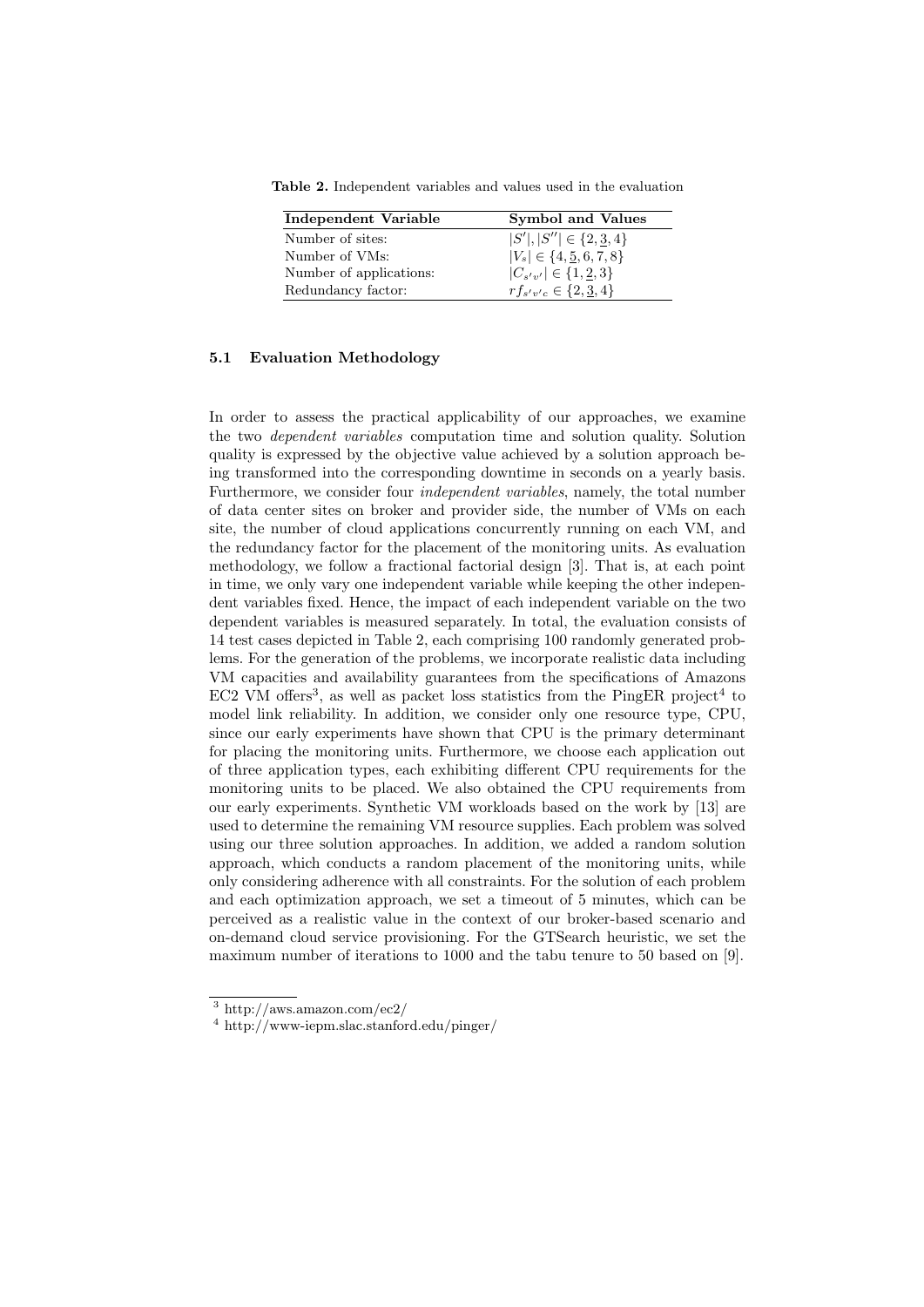

Fig. 5. No. of applications

Fig. 6. No. of applications (magnified view)

## 5.2 Simulation Results

Figures 1 to 6 depict selected results of the evaluation. Please note the logarithmic scale in the first four figures.

When using the ILP approach, the computation time shows an exponential growth with increasing problem size, e.g., 100ms up to 10000ms in Fig. 1. However, this effect is considerably less when increasing the redundancy factor. All in all, the exponential growth underlines the fact that the RCMPP is NP-complete.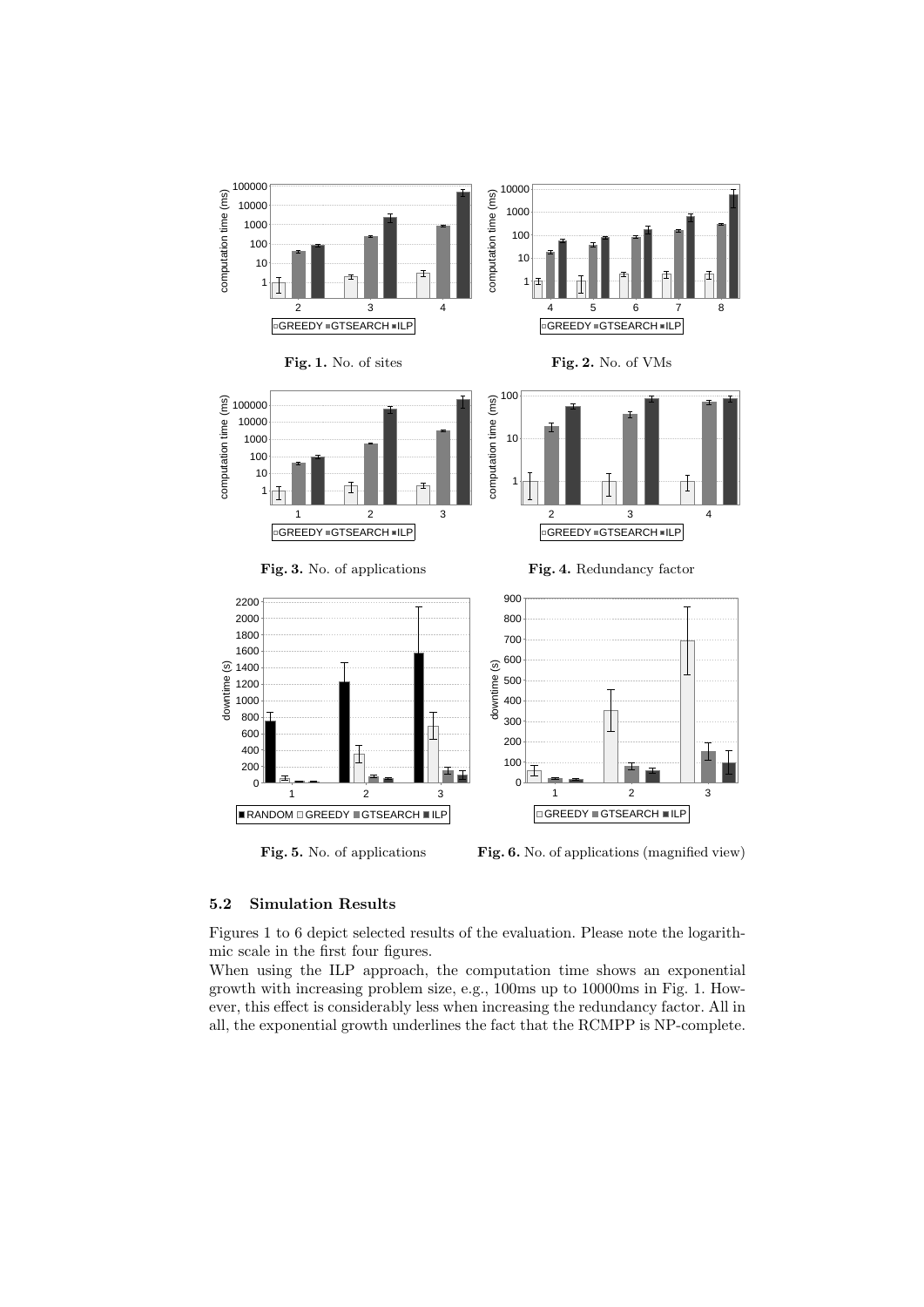Hence, the applicability of the ILP approach in practice is very limited, since the size of the problems considered in the evaluation is relatively small. Nevertheless, the ILP approach can serve as a baseline in order to assess the heuristic approaches. In comparison to the ILP approach and the GTSearch heuristic, the Greedy heuristic performs best with respect to computation time and yields a linear growth with increasing problem size. The GTSearch heuristic also shows smaller values in computation time than the ILP approach. This effect is most pronounced when the number of cloud applications increases (cf. Fig. 3). However, the GTSearch heuristic exhibits no linear growth with respect to problem size like the Greedy heuristic (cf. Fig. 2). Therefore, a further improvement of this heuristic with respect to computation time will be considered in future work, since this heuristic performs best, besides the ILP approach, with respect to solution quality (cf. Fig. 5). In comparison, the Greedy heuristic although showing the best computation times performs worse regarding solution quality with increasing complexity of the problem (cf. Fig. 6 for a magnified view). Nevertheless, the Greedy heuristic still achieves a considerably large improvement over a random placement. The results of a random placement of monitoring units are depicted in Fig. 5 and emphasize the need for heuristic solutions. Without conducting any optimization, the monitoring units would end up, e.g., with a downtime of 25 minutes (on a yearly basis) in contrast to a few seconds when using the other approaches in case of 3 cloud applications deployed on each VM. A result which is unacceptable when business critical applications are utilized.

## 6 Summary and Outlook

When using resources from the cloud, the shift of responsibility to the cloud provider is attended with a loss of control for cloud consumers. Hence, we have developed an approach to monitor compliance with SLAs from a consumer's perspective in our former work and introduced the Robust Cloud Monitor Placement Problem (RCMPP), since the monitoring system itself may also fail. In this paper, we investigated three different solution approaches for the RCMPP: an ILP-based approach, a Greedy heuristic, and the Greedy heuristic in conjunction with a tabu search-based improvement procedure (GTSearch). Our simulation results confirmed the practical inapplicability of the ILP-based approach. Nevertheless, it was used as a baseline for assessing the developed heuristics. All in all, only the GTSearch heuristic is able to achieve near optimal results, but exhibits no linear growth in computation time in contrast to the Greedy heuristic. Therefore, we will explore the improvement of our heuristics in future work.

Acknowledgments. This work was supported in part by the German Federal Ministry of Education and Research (BMBF) under grant no. "01|C12S01V" in the context of the Software-Cluster project SINNODIUM (www.softwarecluster.org), the German Research Foundation (DFG) in the Collaborative Research Center (SFB) 1053 – MAKI, and the E-Finance Lab Frankfurt am Main e.V. (http://www.efinancelab.com).